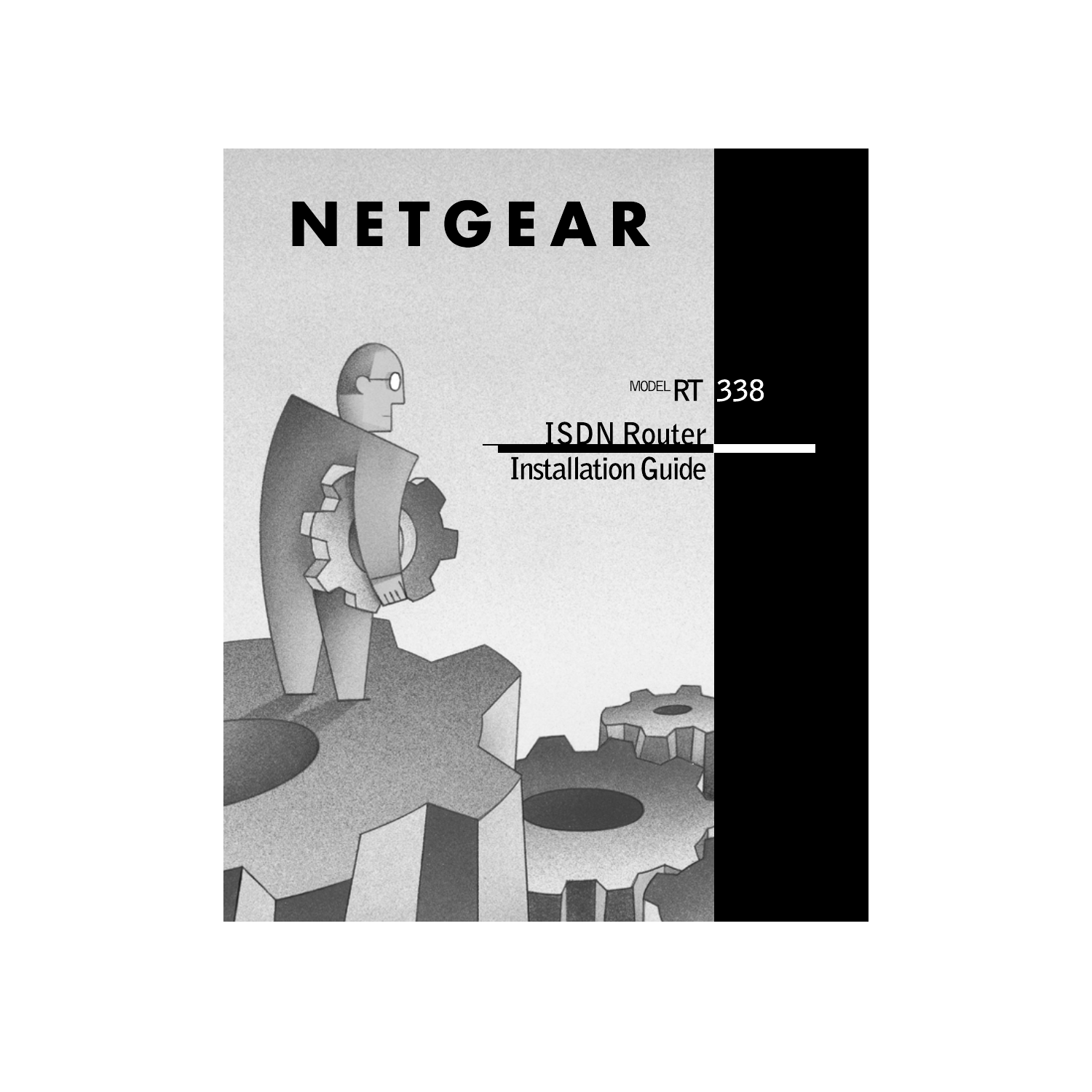

Congratulations on your purchase of a NETGEAR™ Model RT338 ISDN Router.

This document provides instructions to get you connected to an ISDN Internet service line using the NETGEAR Model RT338 router and your personal computer. The document is only a quick reference guide. For more detailed information about installation and configuration, refer to *Model RT338 ISDN Router Installation Guide* included on the Model RT338 Resources CD.



### **Front Panel**

The front panel of the Model RT338 router contains status LEDs. Refer to the illustration and table below for descriptions of the LEDs on the front panel of the router.



| Label                      | <b>Activity</b> | <b>Description</b>                                                                                  |
|----------------------------|-----------------|-----------------------------------------------------------------------------------------------------|
| PWR (Power)                | On              | Power is supplied to the router.                                                                    |
| TEST                       | Blinking/Off    | If this LED blinks during initialization and then turns off, the<br>router is functioning properly. |
| LAN                        |                 |                                                                                                     |
| LNK/ACT<br>(Link/Activity) | On              | Link has been detected on the LAN port.                                                             |
|                            | <b>Blinking</b> | A data packet is being sent or received on the port.                                                |
| 100                        | Off             | LAN is operating at 10 Mbps.                                                                        |
|                            | On              | LAN is operating at 100 Mbps.                                                                       |
| <b>ISDN</b>                |                 |                                                                                                     |
| D                          | On              | Router is synchronized with the attached ISDN line.                                                 |
| <b>B1</b>                  | On              | ISDN B channel is sending or receiving a call.                                                      |
| <b>B2</b>                  | On              | ISDN B channel is sending or receiving a call.                                                      |
| 1 (Phone)                  | On              | An analog device (telephone, fax, or modem) connected to the<br>Phone 1 port is in use.             |
| 2 (Phone)                  | On              | An analog device connected to the Phone 2 port is in use.                                           |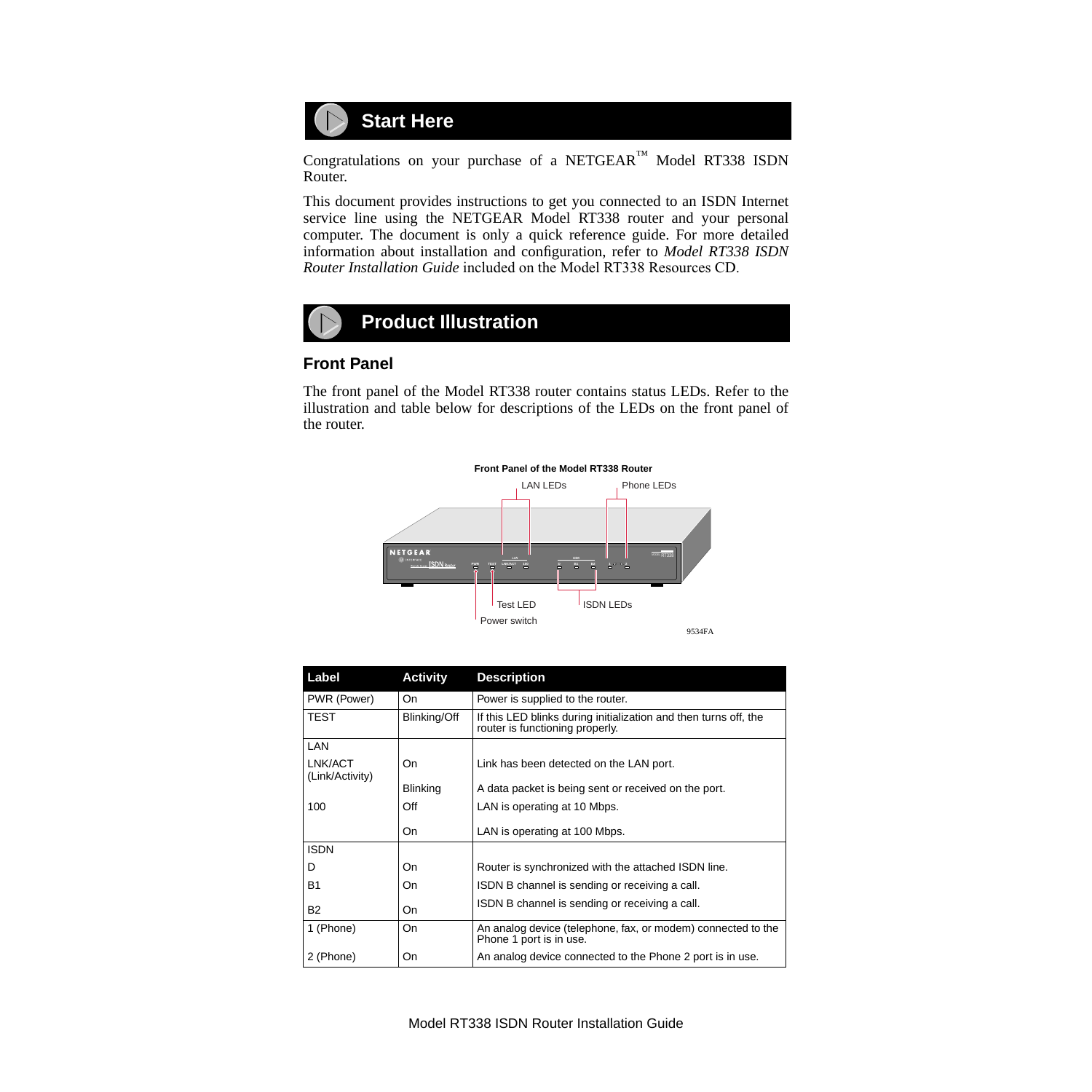# **Rear Panel**

Refer to this diagram to identify all the ports on the router when you attempt to make any connections.



**Rear Panel of the Model RT338 Router**

# **Installing the Hardware**

Refer to the following illustration and steps when connecting the router.



**Installing the Model RT338 Router**

To connect your router:

#### **1. Connect your PC or hub to the LAN port:**

- Use the **red** crossover cable included to connect the router directly to a PC.
- Use the **white** straight-through cable included to connect the router to a 10 Mbps or 100 Mbps hub or switch port. The router will sense the speed of the connected port and will automatically set its speed to match.

 $\rightarrow$ 

**Note:** If you are using a 100 Mbps Fast Ethernet network or a mixed 10 Mbps/100 Mbps network, use Category 5 cabling (included).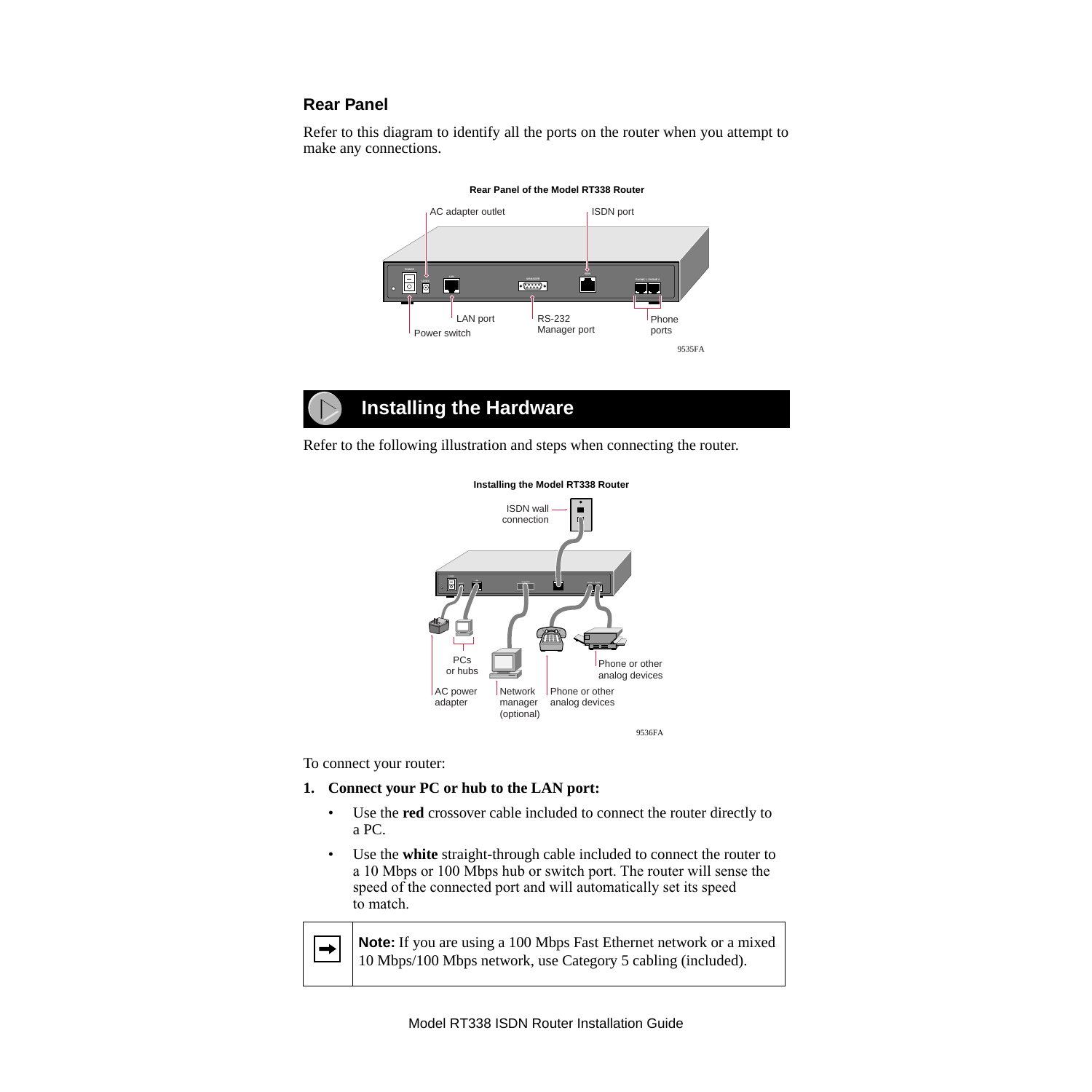- **2. Connect the analog devices to the phone ports (Phone 1 and Phone 2, respectively).**
- **3. Connect the ISDN line from the router to the ISDN wall connection. Use the black cable that is provided.**
- **4. Connect a network manager workstation to the RS-232 port. This step is optional.**
- **5. Connect the DC power adapter cable to the power outlet on the rear panel of the switch and plug the power adapter into the wall outlet.**

# **Prepare the Router**

Do the following to prepare your router:

- Order ISDN service from the phone company.
- Configure your PC to use the TCP/IP networking protocol.
- Order Internet service from an Internet service provider (ISP).

The following section provides an overview of the requirements.

## **Ordering an ISDN Line**

Contact the ISDN sales center of the phone company and order an ISDN Basic Rate Interface (BRI) phone line. In North America, provide the phone company with an ISDN ordering code (IOC). NETGEAR recommends codes IOC "U" or EZ-ISDN1 for the Model RT338 router. Additional information about ordering an ISDN line can be found in the *Model RT338 ISDN Router Installation Guide*.

When the ISDN line is installed, make sure you have the following information:

- ISDN directory number(s)
- Service profile identifier numbers (SPIDs) (North America only)
- Switch type and protocol of the switch (such as National ISDN NI-1) used at the telephone company (North America only)

Order any additional ISDN or phone service at this time.

### **Setting up Your Network**

The Model RT338 router uses the Internet Protocol (IP). To access the Internet using the Model RT338 router, all PCs must have TCP/IP installed and selected as their networking protocol. TCP/IP is built into Windows® 95, Windows 98, and Windows NT® but must be enabled and configured. Refer to "Configuring TCP/IP Properties" for instructions to install IP networking.

In an IP network, all PCs must be assigned IP addresses. Most LANs use private IP addresses. These addresses are assigned automatically by the Model RT338 router whenever a PC reboots. Refer to "Using Private IP Addresses" for instructions to use private IP addressing.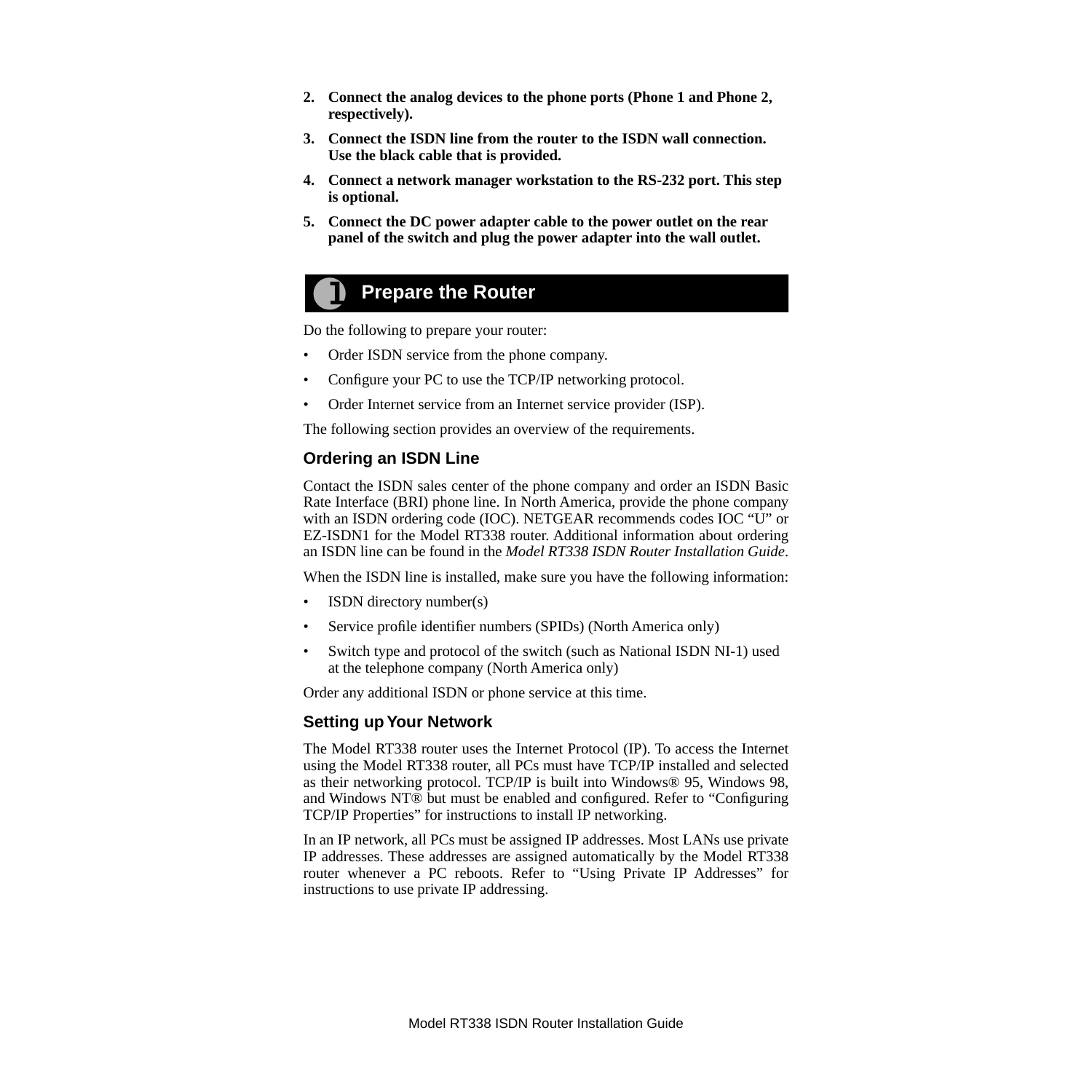All PCs must also have other IP configuration information, including a subnet mask, a domain name server (DNS) address, and a default gateway address. This information is also assigned automatically by the Model RT338 router whenever a PC reboots. For more information about these parameters, refer to the *Model RT338 ISDN Router Installation Guide*.

### **Using Private IP Addresses**

Using the DHCP protocol, the Model RT338 router assigns private IP addresses to all the PCs on your LAN (when the PC reboots). The Internet Engineering Task Force (IETF) reserves these addresses for use in private networks:

- 192.168.0.1—local IP address for the router (This address also serves as the DNS address and default gateway address for all of the PCs.)
- 192.168.0.2 through 192.168.0.32—IP addresses of your PCs
- 255.255.255.0—subnet mask for your router and PC

### **Setting up an ISP**

Contact an ISP and request a single-user Internet access account. You can connect a multiuser LAN through a single-user account by using the Network Address Translation (NAT) feature on the router.

In a single-user account, the ISP assigns one registered IP address to use. With most accounts, this address is assigned dynamically each time you log in to the account, so you will not need to know the actual address. The NAT feature translates the private IP addresses of your network PC(s) to this address for accessing the Internet.

#### **Account Information**

The ISP should give you the following information for your account:

- Local phone number for accessing the ISP
- Login name
- Password

#### **Questions to ask the ISP**

In addition, you should ask your ISP these questions:

• Will the IP address be dynamically assigned?

Refer to the *Model RT338 ISDN Router Installation Guide* on the Model RT338 Resources CD for instructions to configure a static IP address.

Will your DNS server address be dynamically assigned?

If not, enter it in FirstGear's ISP connection.

• Does your ISP support Multilink Protocol?

If you want to connect both ISDN B channels simultaneously for a 128 Kbps connection, your ISP must support Multilink Protocol.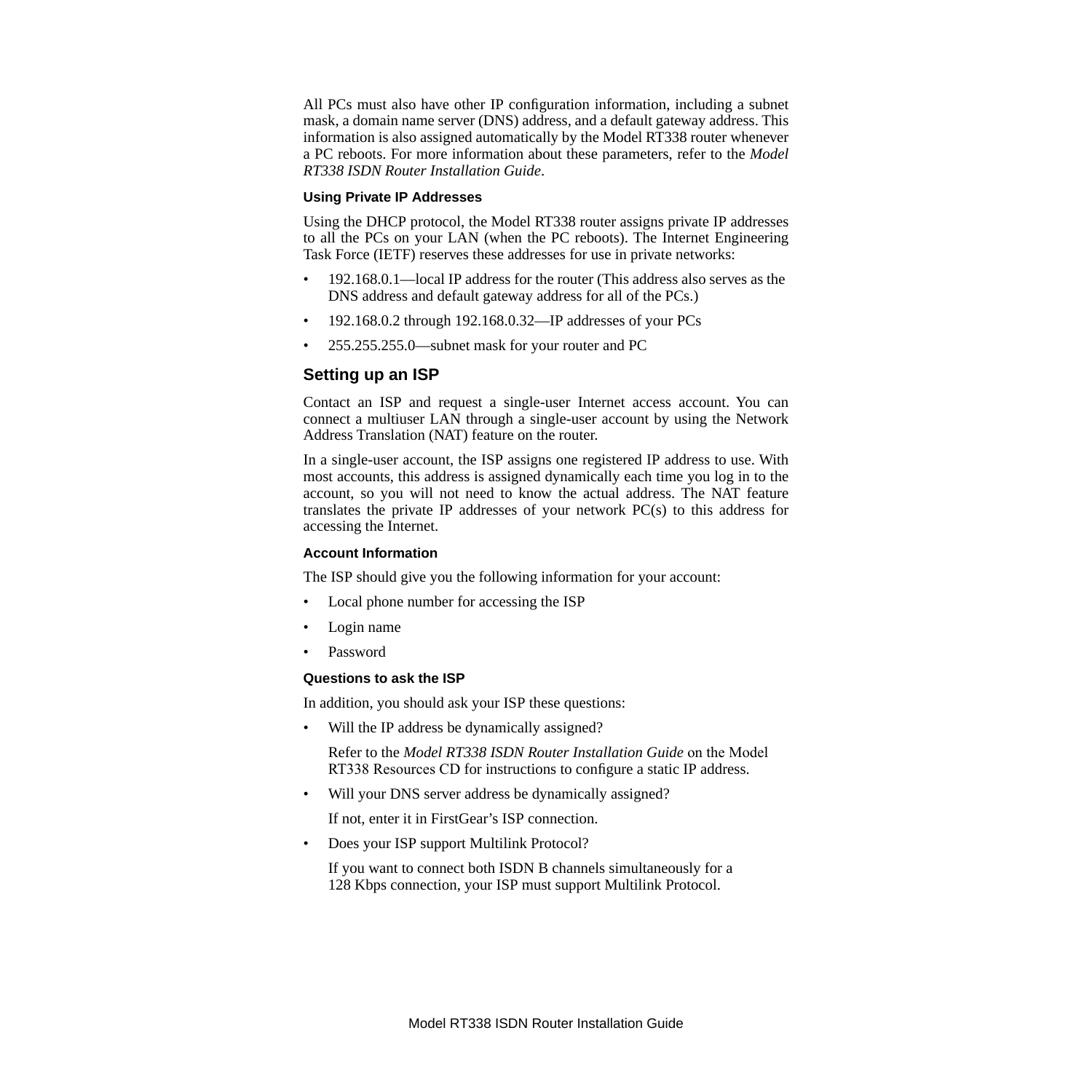# **Configuring the PCs**

## **Configuring Windows 95 or Windows 98 for IP Networking**

All PCs must have an Ethernet adapter card installed and TCP/IP as their protocol. TCP/IP installation must be done manually.

To configure Windows 95 or Windows 98 for IP networking:

Select the network properties from the Windows Control Panel.

Find your Ethernet adapter, TCP/IP protocol, and Client for Microsoft Networks. If these do not exist, you must add them.

To add an Ethernet adapter:

- **a. Click on Add.**
- **b. Select Adapter.**
- **c. Click on Add (again).**
- **d. Select the manufacturer and model for the Ethernet adapter.**
- **e. Click on OK.**

To add TCP/IP:

- **a. Click on Add.**
- **b. Click on Protocol.**
- **c. Click on Add (again).**
- **d. Select Microsoft.**
- **e. Select TCP/IP.**
- **f. Click on OK.**

To add a Client for Microsoft Networks:

- **a. Click on Add.**
- **b. Click on Client.**
- **c. Click on Add (again).**
- **d. Select Microsoft.**
- **e. Select Client for Microsoft Networks.**
- **f. Click on OK.**

Restart your PC after making these changes.

### **Configuring TCP/IP Properties**

NETGEAR recommends that you keep the default settings for the TCP/IP setup parameters, because your PC is configured to obtain its TCP/IP configuration information from a DHCP server on the LAN. The Model RT338 router is shipped preconfigured as a DHCP server and assigns the TCP/IP configuration.

To obtain the configuration information from the router:

**1. Turn on power to the router.** 

Wait at least one minute before continuing to step 2.

**2. Reboot each PC on your LAN.**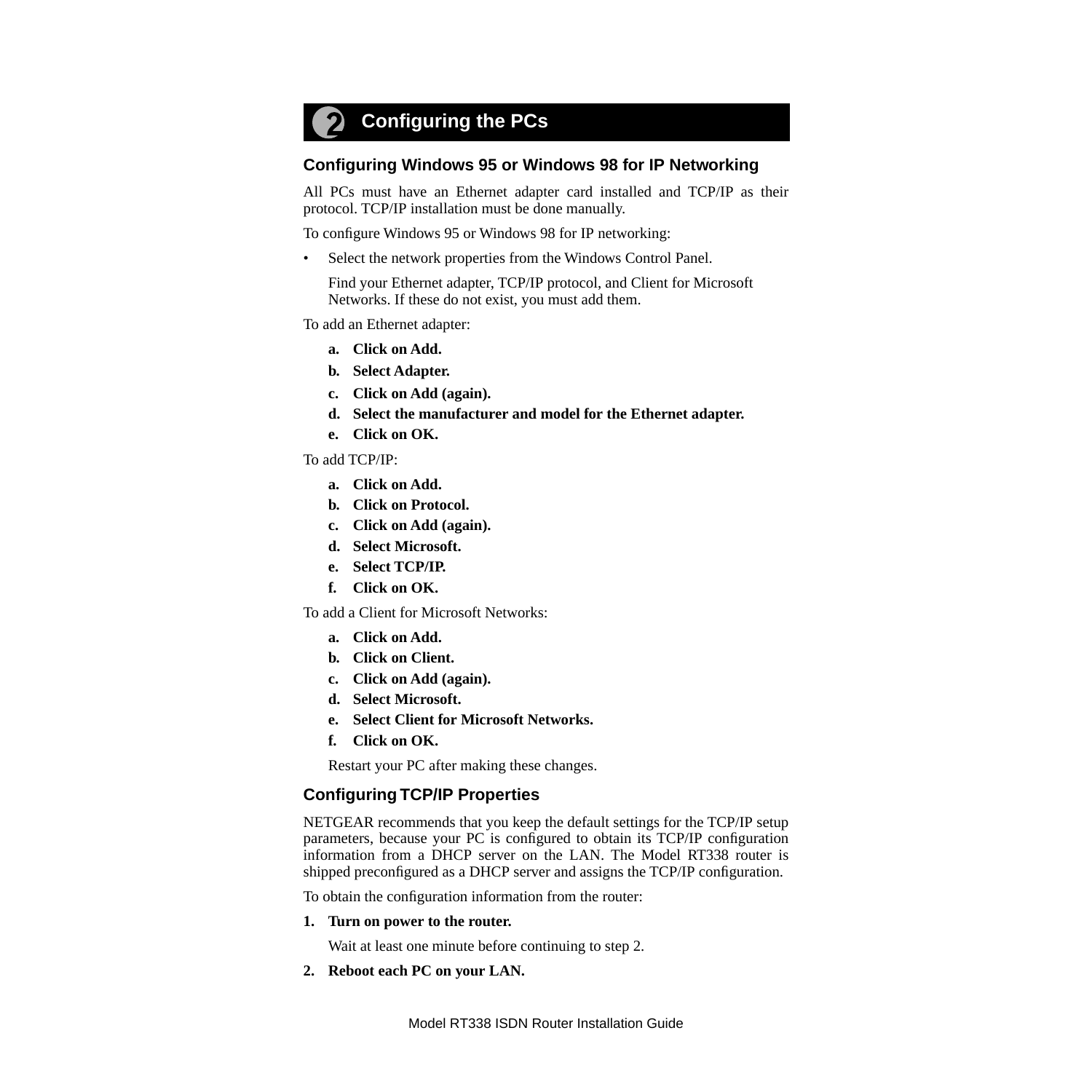# **Verifying TCP/IP Properties**

After your PC has been configured and rebooted, check the TCP/IP configuration using the Windows 95 and Windows 98 utility *winipcfg.exe*. For Windows NT systems, use *ipconfig.exe*.

To check the TCP/IP configuration:

- **1. From Start, select Run.**
- **2. Type winipcfg (or ipconfig for Windows NT).**
- **3. Click on OK.**

The IP Configuration window opens.

- **4. In the IP configuration window, select your Ethernet adapter.**
- **5. Verify the following:**
	- IP address is set at between 192.168.0.2 and 192.168.0.31.
	- Subnet mask is set at 255.255.255.0.
	- Default gateway is set at 192.168.0.1.
- **6. Click on More Info.**
- **7. Verify that the DNS server is set to 192.168.0.1.**

# **Configuring the Router**

To configure your router, you will use the FirstGear<sup>™</sup> configuration software that is provided on the *Model RT338 Resources* CD.

To install and run FirstGear:

- **1. Insert the NETGEAR** *Model RT338 Resources* **CD.**
- **2. From the Windows taskbar, open Start > Run.**
- **3. Click on Browse.**
- **4. Find and select the Setup.exe program on the CD.**
- **5. Click on OK.**
- **6. Follow the setup instructions to install the program.**
- **7. Double-click on the FirstGear icon that should now be visible on your desktop.**

Make sure the router is connected and has been on for at least one minute before launching FirstGear. If the password has been changed from the default of "1234," enter a new password.

**8. Enter your ISDN information.**

Be sure to enter your directory numbers in the local format. Do not enter the area code unless it is required for local dialing.

**9. Click on Next.**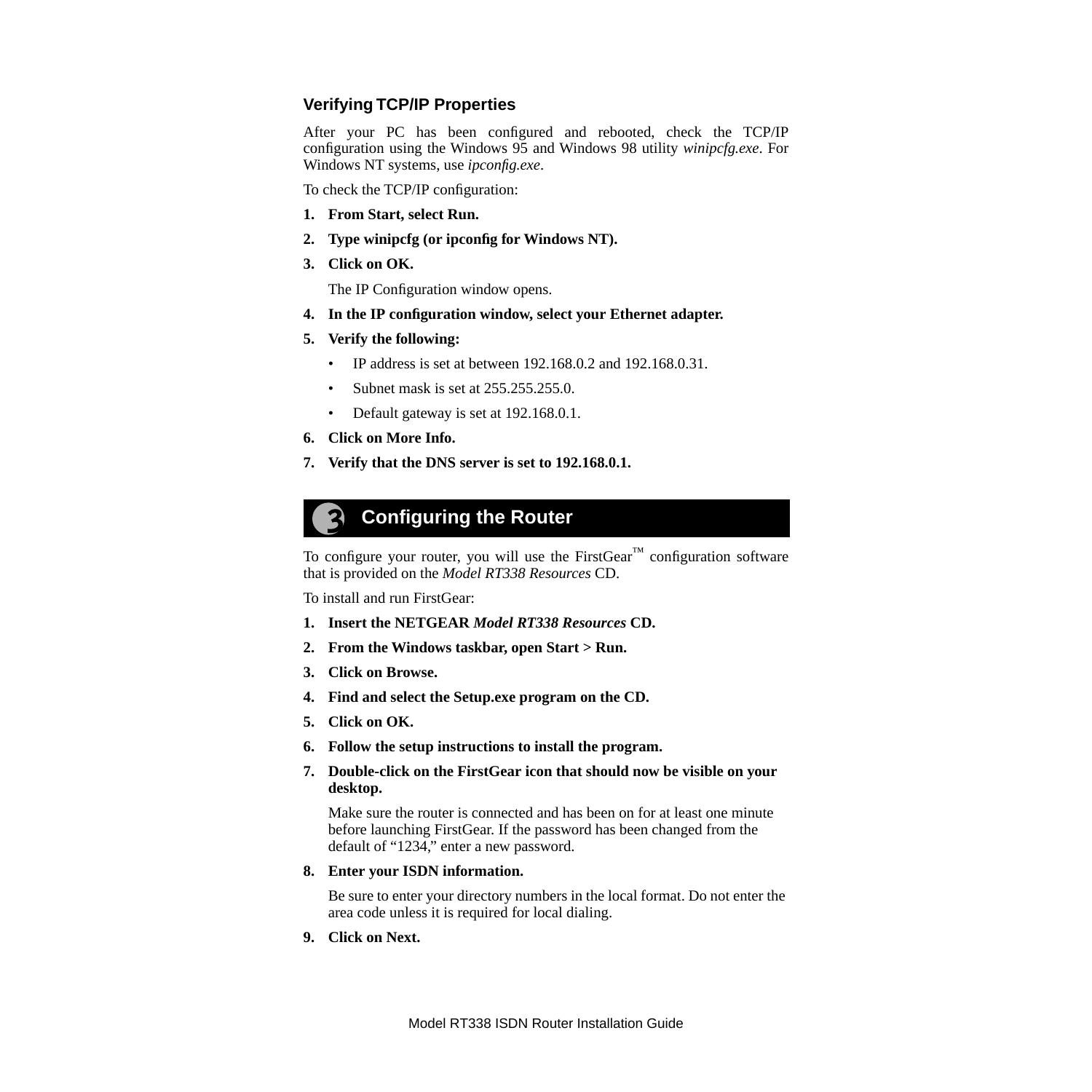#### **10. Wait for the ISDN test to complete.**

If the ISDN test fails, recheck your ISDN setup information and the physical connection. Refer to "Troubleshooting Information" below.

#### **11. Enter your ISP account information.**

Enter the phone number for the ISP, as you would dial it from your location.

**12. Click on Connect.**

#### **13. Wait for the ISP test to complete.**

If the ISP test fails, recheck your ISP account information. For help, refer to the troubleshooting section in this document.

#### **14. Basic configuration is now complete. Either exit the program or click on Advanced Setup.**

Features for the Advanced Setup are described in the *Model RT338 ISDN Router Installation Guide*.

For information about the data to be entered in each FirstGear screen, click on Help. If the ISDN or ISP test fails, refer to the troubleshooting section of this document and to the troubleshooting section in the Model RT338 ISDN Router Installation Guide*.*

The Model RT338 router is now configured to provide Internet access for your LAN. For additional applications information, refer to the Applications folder on the *Model RT338 Resources* CD and on the NETGEAR Web site at: *www.NETGEAR.com*.

# **Verifying the Installation**

When the router is configured correctly, it will place a call to the ISP automatically whenever a configured PC tries to access the Internet. The router disconnects from the ISP when the connection has been idle for a period of time. Therefore, the Dial-Up Networking, login, and disconnect processes are performed by the router.

To access the Internet, launch a browser application (that is, Microsoft® Internet Explorer or Netscape Navigator). The B1 LED on the router illuminates, indicating that a call is being placed. Next, the LAN activity LEDs (TD and RD) blink, indicating communication between your router and your ISP. The browser then displays its opening page. This process may take up to a minute.

After about five minutes of inactivity, the router disconnects the call.

# **Troubleshooting Information**

FirstGear cannot find your router:

- Check the Ethernet connection between your PC and router. The Link LED on your Ethernet card and the corresponding port LED on the router should be lit.
- Power cycle the router. Wait 1 minute before starting FirstGear.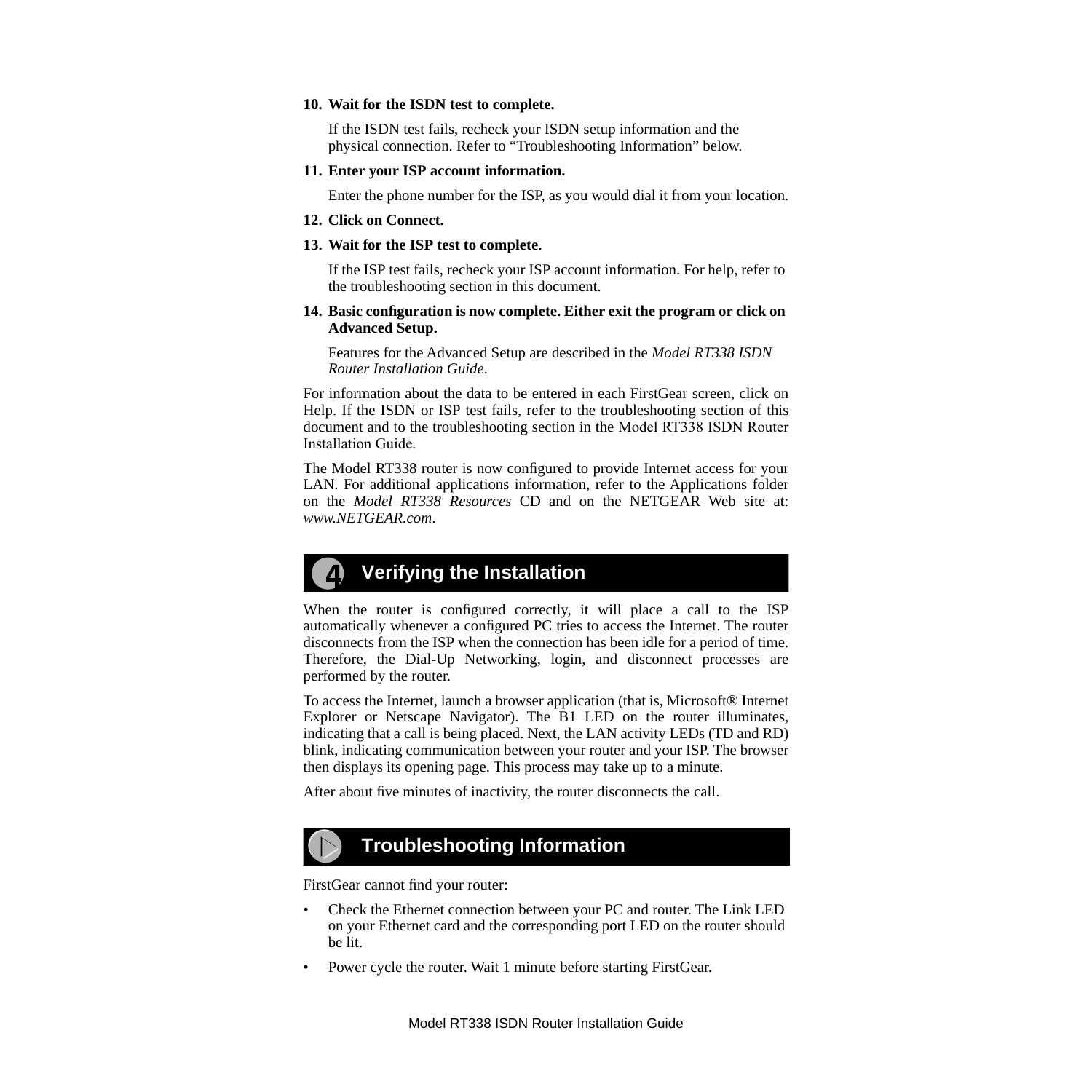ISDN connection test fails:

- Check that you entered the directory numbers in a correct format. Do not enter the area code unless it is required.
- Recheck your directory numbers, SPIDs, and switch type (North America only).
- For North America: If the switch at your phone company is running the National ISDN (NI-1) protocol, select "National ISDN" rather than the switch model (Nortel, AT&T).

ISP connection test fails:

• Check that you entered the phone number in the correct format. Do not enter the area code unless required.



**Note:** In some areas of North America only, you must dial an ISDN data call using 1+ (area code) or you will receive a 56K connection instead of a 64K connection.

Router does not place a call when you launch your browser:

- Make sure your PC has the router configured as its default gateway. Verify the gateway as described in the section "Verifying TCP/IP Properties" in this document.
- If your PC launches the Dial-Up Networking program, change the Internet connection parameters:
	- **a. Access the Internet Control Panel.**
	- **b. Select the Connection tab.**
	- **c. Depending on the Dial-Up Networking program, either:**
		- Uncheck the check box labeled "Connect to the Internet as needed."
		- Uncheck the check box labeled "Connect to the Internet using a local area network."

Your router connects, but you cannot load any pages from the Internet:

• Make sure your PC has one DNS server address configured. A DNS server is an Internet host that translates Internet names (such as "www" addresses) to numeric IP addresses. Typically, your ISP provides the addresses of one or two DNS servers for use. Follow the steps described in "Verifying TCP/ IP Properties" to verify that a DNS server address is present.

The Model RT338 router is now configured to provide Internet access for your LAN. For additional applications information, refer to the Applications folder on the *Model RT338 Resources* CD and on the NETGEAR Web site at: *www.NETGEAR.com*.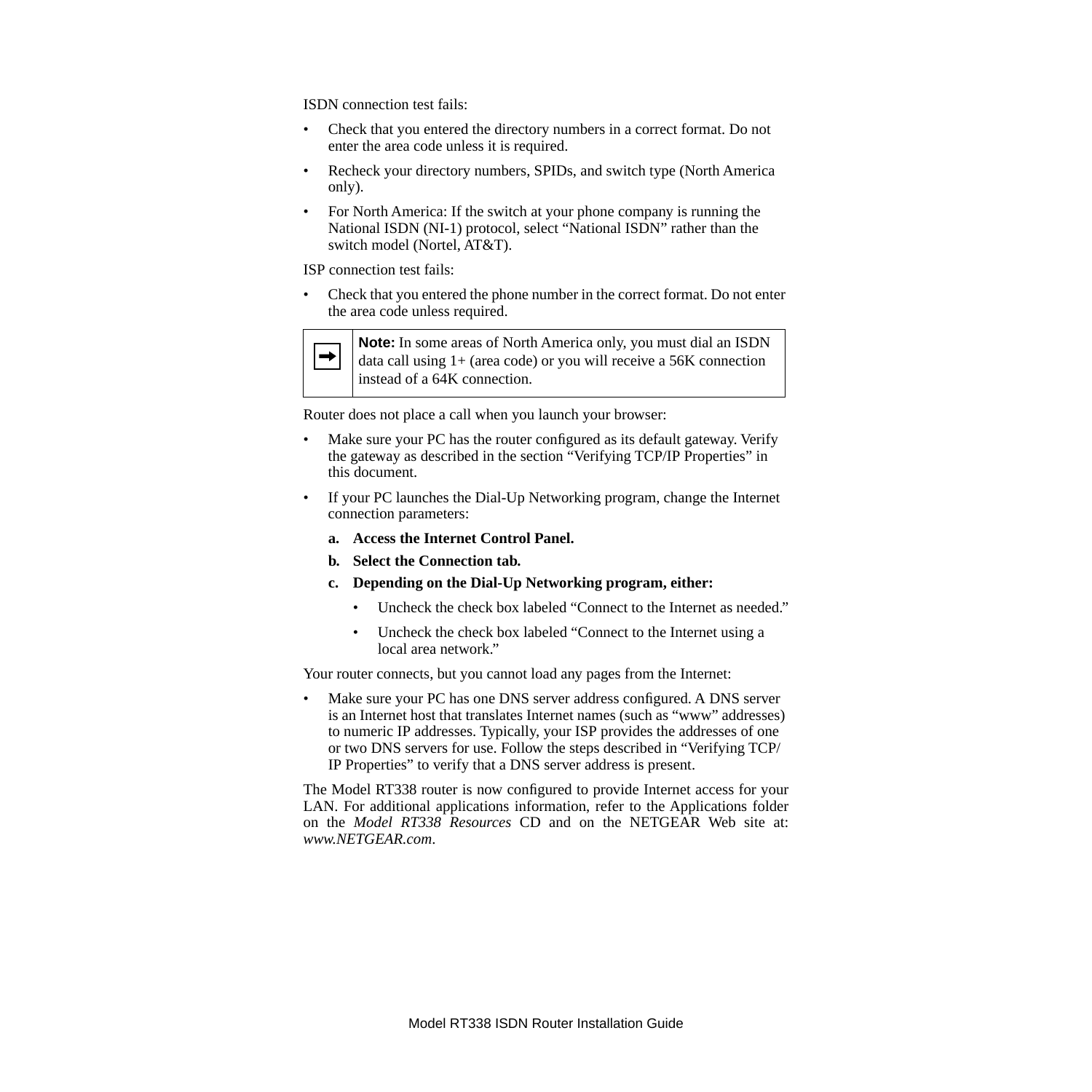© 2000 by NETGEAR, Inc. All rights reserved.

#### **Trademarks**

NETGEAR™ is a trademark of NETGEAR, Inc. Windows® is a registered trademark of Microsoft Corporation. Other brand and product names are trademarks or registered trademarks of their respective holders. Information is subject to change without notice.

#### **Statement of Conditions**

In the interest of improving internal design, operational function, and/or reliability, NETGEAR reserves the right to make changes to the products described in this document without notice.

NETGEAR does not assume any liability that may occur due to the use or application of the product(s) or circuit layout(s) described herein.

#### **Certificate of the Manufacturer/Importer**

It is hereby certified that the NETGEAR Model RT338 ISDN Router has been suppressed in accordance with the conditions set out in the BMPT-AmtsblVfg 243/1991 and Vfg 46/1992. The operation of some equipment (for example, test transmitters) in accordance with the regulations may, however, be subject to certain restrictions. Please refer to the notes in the operating instructions.

Federal Office for Telecommunications Approvals has been notified of the placing of this equipment on the market and has been granted the right to test the series for compliance with the regulations.

#### **EN 55 022 Declaration of Conformance**

This is to certify that the NETGEAR Model RT338 ISDN Router is shielded against the generation of radio interference in accordance with the application of Council Directive 89/336/EEC, Article 4a. Conformity is declared by the application of EN 55  $\hat{0}\hat{2}2$  Class B (CISPR 22).

#### **Federal Communications Commission (FCC) Compliance Notice: Radio Frequency Notice**

This device complies with part 15 of the FCC Rules. Operation is subject to the following two conditions:

- This device may not cause harmful interference.
- This device must accept any interference received, including interference that may cause undesired operation.

**Note**: This equipment has been tested and found to comply with the limits for a Class B digital device, pursuant to part 15 of the FCC Rules. These limits are designed to provide reasonable protection against harmful interference in a residential installation. This equipment generates, uses, and can radiate radio frequency energy and, if not installed and used in accordance with the instructions, may cause harmful interference to radio communications. However, there is no guarantee that interference will not occur in a particular installation. If this equipment does cause harmful interference to radio or television reception, which can be determined by turning the equipment off and on, the user is encouraged to try to correct the interference by one or more of the following measures:

- Reorient or relocate the receiving antenna.
- Increase the separation between the equipment and receiver.
- Connect the equipment into an outlet on a circuit different from that to which the receiver is connected.
- Consult the dealer or an experienced radio/TV technician for help.

#### **FCC Part 68 Compliance Statement**

This equipment complies with Part 68 of FCC Rules. All direct connections to telephone network lines must be made using standard plugs and jacks compliant with FCC Part 68.

#### **Canadian Department of Communications Radio Interference Regulations**

This digital apparatus (NETGEAR Model RT338 ISDN Router) does not exceed the Class B limits for radionoise emissions from digital apparatus as set out in the Radio Interference Regulations of the Canadian Department of Communications.

#### **Règlement sur le brouillage radioélectrique du ministère des Communications**

Cet appareil numérique (NETGEAR Model RT338 ISDN Router) respecte les limites de bruits radioélectriques visant les appareils numériques de classe B prescrites dans le Règlement sur le brouillage radioélectrique du ministère des Communications du Canada.

#### **Bestätigung des Herstellers/Importeurs**

Es wird hiermit bestätigt, daß das Model RT338 ISDN Router gemäß der im BMPT-AmtsblVfg 243/1991 und Vfg 46/1992 aufgeführten Bestimmungen entstört ist. Das vorschriftsmäßige Betreiben einiger Geräte (z.B. Testsender) kann jedoch gewissen Beschränkungen unterliegen. Lesen Sie dazu bitte die Anmerkungen in der Betriebsanleitung.

Das Bundesamt für Zulassungen in der Telekommunikation wurde davon unterrichtet, daß dieses Gerät auf den Markt gebracht wurde und es ist berechtigt, die Serie auf die Erfüllung der Vorschriften hin zu überprüfen.